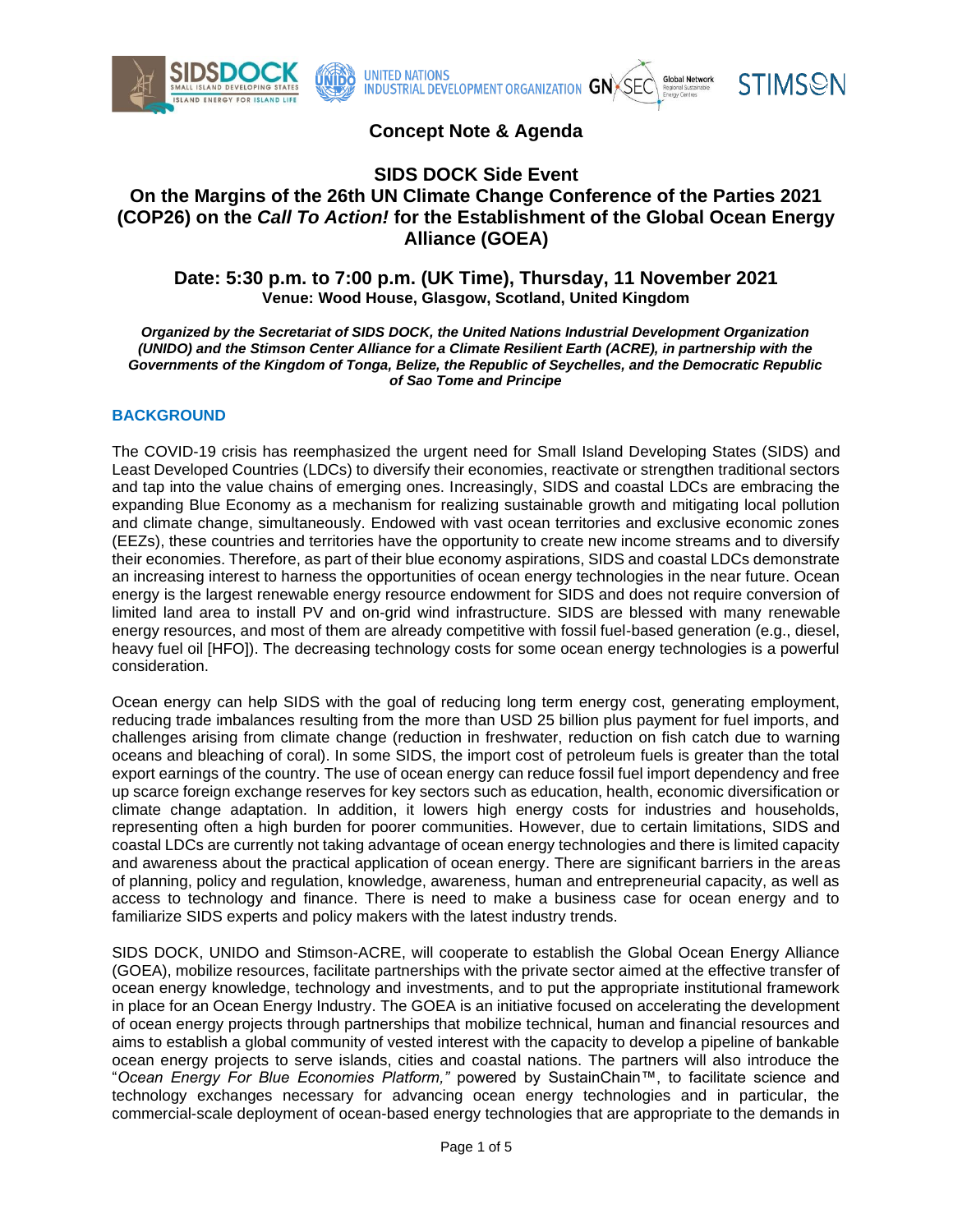Small Island Developing States (SIDS). The Platform is scheduled to be launched at the UNFCCC COP26 in Glasgow, Scotland, on 4th November 2021.

The "Blue Economy" concept seeks to promote economic growth, social inclusion, and the preservation or improvement of livelihoods while at the same time ensuring environmental sustainability of the oceans, coastal areas and global climate. A blue economy is low-carbon, efficient, and clean. It is also an economy that is based on sharing, circularity, collaboration, solidarity, resilience, opportunity, and interdependence. The ocean makes a significant contribution to the global economy – over USD 1.5 trillion in value added in 2010. The projections suggest that by 2030, the ocean economy could more than double its contribution to global value added, reaching over USD 3 trillion, and creating approximately 40 million jobs.

### **OBJECTIVES OF THE SIDE EVENT**

The Side Event is intended to provide an overview and rationale for the establishment and launch of a Global Ocean Energy Alliance (GOEA), beginning with a, *Call to Action!* led by Heads of State and Government from SIDS and LDCs, on the margins of the United Nations Convention on Climate Change (UNFCCC) Conference of Parties (COP26), scheduled for 1 to 11 November 2021, in Glasgow, Scotland. This Side Event, scheduled for Thursday, 11 November, will include a dynamic presentation of how Ocean Thermal Energy Conversion (OTEC) is the best suited ocean energy technology for SIDS and coastal cities, and how the new SIDS DOCK, UNIDO, Stimson-ACRE partnership will lead to the identification of Public-Private funding to support the design, financing and implementation of the project pipeline development across small islands, where more than ten thousand megawatts (10,000 MWs) of installed fossil fuel capacity needs to be replaced in the coming decade. Many of these islands also have wider opportunities for seawater desalination, district cooling, aquaculture and mariculture and mineral extraction, which can generate additional revenues to further catalyse the Blue Economy and contribution to achieving the Sustainable Development Goals (SDGs) and build climate resilience among its 32 countries that are part of the SIDS DOCK organization.

#### Specific Objectives include:

- (a) Identification of new Development Partners to join the Global Ocean Energy Alliance;
- (b) Announcement of new Private Sector Partners in the Global Ocean Energy Alliance;
- (c) Announcement of the Launch of the Global Ocean Energy Alliance at the UN Ocean Conference, scheduled for 27 June to 1 July 2022, in Lisbon, Portugal.
- (d) Announcement of the Launch of the "*Ocean Energy For Blue Economies Platform,"* powered by SustainChain™ to facilitate science and technology exchanges necessary for advancing ocean energy technologies and in particular, the commercial-scale deployment of ocean-based energy technologies that are appropriate to the demands in SIDS and LDCs.

### **PARTICIPANTS**

The side event will gather country representatives, government officials, policymakers, experts, and stakeholders who are attending the SIDS DOCK Side Event on Establishment of the Ocean Energy Global Alliance, at Wood House, on the margins of COP26, on 11 November 2021, in Glasgow, United Kingdom. The event will also be live streamed online to engage more participants in a hybrid format.

## **AGENDA**

| <b>Agenda (Tentative)</b> |                                                                              |
|---------------------------|------------------------------------------------------------------------------|
|                           | Date: Thursday, 11 November 2021                                             |
|                           | Time: 5:30 pm - 7:00 pm (UK Time)                                            |
|                           | Venue: Wood House, St. Vincent Plaza, 319 St. Vincent Street, Glasgow G2 5LP |
| <b>Time</b>               | <b>Content</b>                                                               |
| $4:30 - 5:30$             | <b>Registration &amp; Security Checkpoint</b>                                |
|                           | Aperitif Served From 4:30 - 5:30                                             |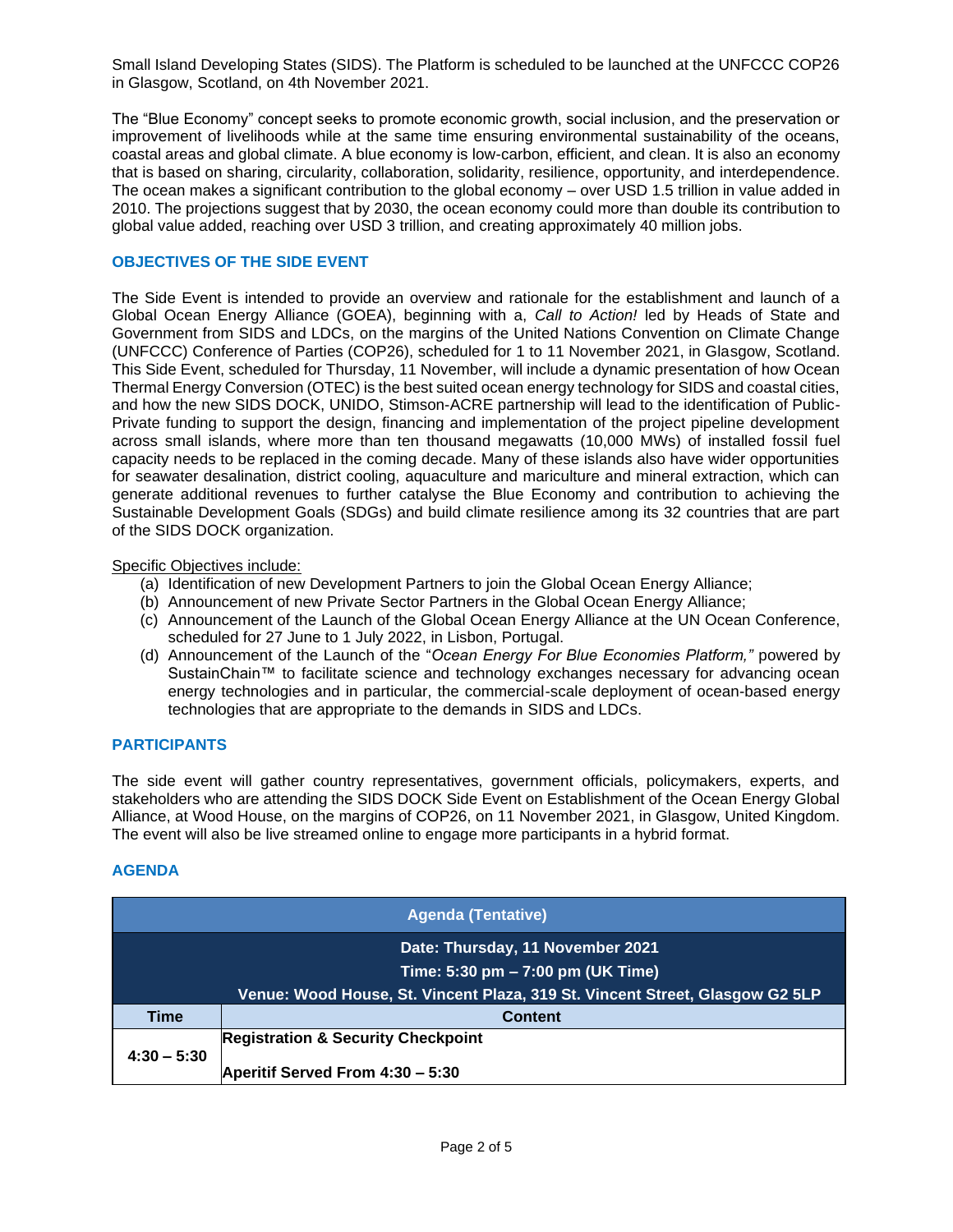|               | <b>Opening Remarks</b>                                                                                                                                                                                                                                                                                                                                                       |
|---------------|------------------------------------------------------------------------------------------------------------------------------------------------------------------------------------------------------------------------------------------------------------------------------------------------------------------------------------------------------------------------------|
| $5:30 - 5:45$ | <b>Chair</b>                                                                                                                                                                                                                                                                                                                                                                 |
|               | His Excellency Mr. Ronald Jumeau, Ambassador and former Permanent<br>Representative of the Republic of Seychelles, and Chair of the Executive Council<br>of SIDS DOCK                                                                                                                                                                                                        |
|               | Video Presentation: Ocean Energy in Action - Model to Replicate<br>The Kumejima OTEC Model: Mr. Benjamin Martin, Secretary General, Ocean<br>$\bullet$<br>Thermal Energy Association (OTEA), Kumejima, Japan                                                                                                                                                                 |
|               | Call To Action! for the Establishment of the Global Ocean Energy Alliance (GOEA)                                                                                                                                                                                                                                                                                             |
| $5:45 - 6:00$ | Keynote Address (Pre-recorded Video)<br>Hon. Rev. Dr. Pohiva Tu'i'onetoa, Prime Minister of the Kingdom of Tonga,<br>President of the sixth session of the Assembly of SIDS DOCK (Pacific Region)                                                                                                                                                                            |
|               | <b>Speaker</b>                                                                                                                                                                                                                                                                                                                                                               |
|               | Hon. Mr. Flavien Joubert, Minister for Agriculture, Climate Change and<br>Environment, Republic of Seychelles, on behalf of Hon. Rev. Wavel<br>Ramkalawan, President of the Republic of Seychelles, Vice-President (AIS<br>Region) of the sixth session of the Assembly of SIDS DOCK                                                                                         |
|               | Speaker (Pre-recorded Video):                                                                                                                                                                                                                                                                                                                                                |
|               | Hon. Mr. John Briceño, Prime Minister of Belize, Vice-President (Caribbean<br>Region) of the sixth session of the Assembly of SIDS DOCK                                                                                                                                                                                                                                      |
|               | <b>Speaker</b>                                                                                                                                                                                                                                                                                                                                                               |
|               | Hon. Dr. Ralph Gonsalves, Prime Minister of St. Vincent and the Grenadines,<br>former Vice-President (Caribbean Region) of the third session of the Assembly of<br><b>SIDS DOCK</b>                                                                                                                                                                                          |
| $6:00 - 6:15$ | <b>Speakers</b><br>H.E. Dr. Ms. Nawal Al-Hosany, Permanent Representative of the United Arab<br>Emirates (UAE) to the International Renewable Energy Agency (IRENA),<br>Permanent Mission of the UAE to the United Nations<br>Mr. Stephan Sicars, Managing Director of the Environment and Energy<br>Directorate, United Nations Industrial Development Organization (UNIDO) |
|               | Main Presentation: Ocean Energy for Climate Resilient Economies: The Ocean                                                                                                                                                                                                                                                                                                   |
| $6:15 - 6:45$ | <b>Thermal Energy Conversion (OTEC) Floating Platform</b>                                                                                                                                                                                                                                                                                                                    |
|               | <b>Speaker &amp; Presenter</b><br>Mr. Daniel Grech, Chief Executive Officer, Global OTEC                                                                                                                                                                                                                                                                                     |
|               | <b>Speaker</b>                                                                                                                                                                                                                                                                                                                                                               |
|               | Hon. Mr. Osvaldo C.V. Abreu, Minister for Public Works Infrastructure Natural<br>Resources and Environment, Democratic Republic of São Tomé and Príncipe, on<br>behalf of the Hon. Dr. Jorge Lopes Bom Jesus, Prime Minister of the Democratic<br>Republic of São Tomé and Príncipe                                                                                          |
| $6:45 - 6:50$ | Launch of the Ocean Energy For Blue Economies Platform," Powered by<br>SustainChain™                                                                                                                                                                                                                                                                                         |
|               | Speaker (Pre-recorded Video):                                                                                                                                                                                                                                                                                                                                                |
|               | Joanna Hall, Executive Director and Head of Product, US Coalition on<br>Sustainability                                                                                                                                                                                                                                                                                       |
| $6:50 - 7:00$ | <b>Closing of Event</b>                                                                                                                                                                                                                                                                                                                                                      |
|               |                                                                                                                                                                                                                                                                                                                                                                              |

## **ORGANIZERS**

This event is organized by the Secretariat of SIDS DOCK, the United Nations Industrial Development Organization (UNIDO) and the Stimson Center Alliance for a Climate Resilient Earth (ACRE), in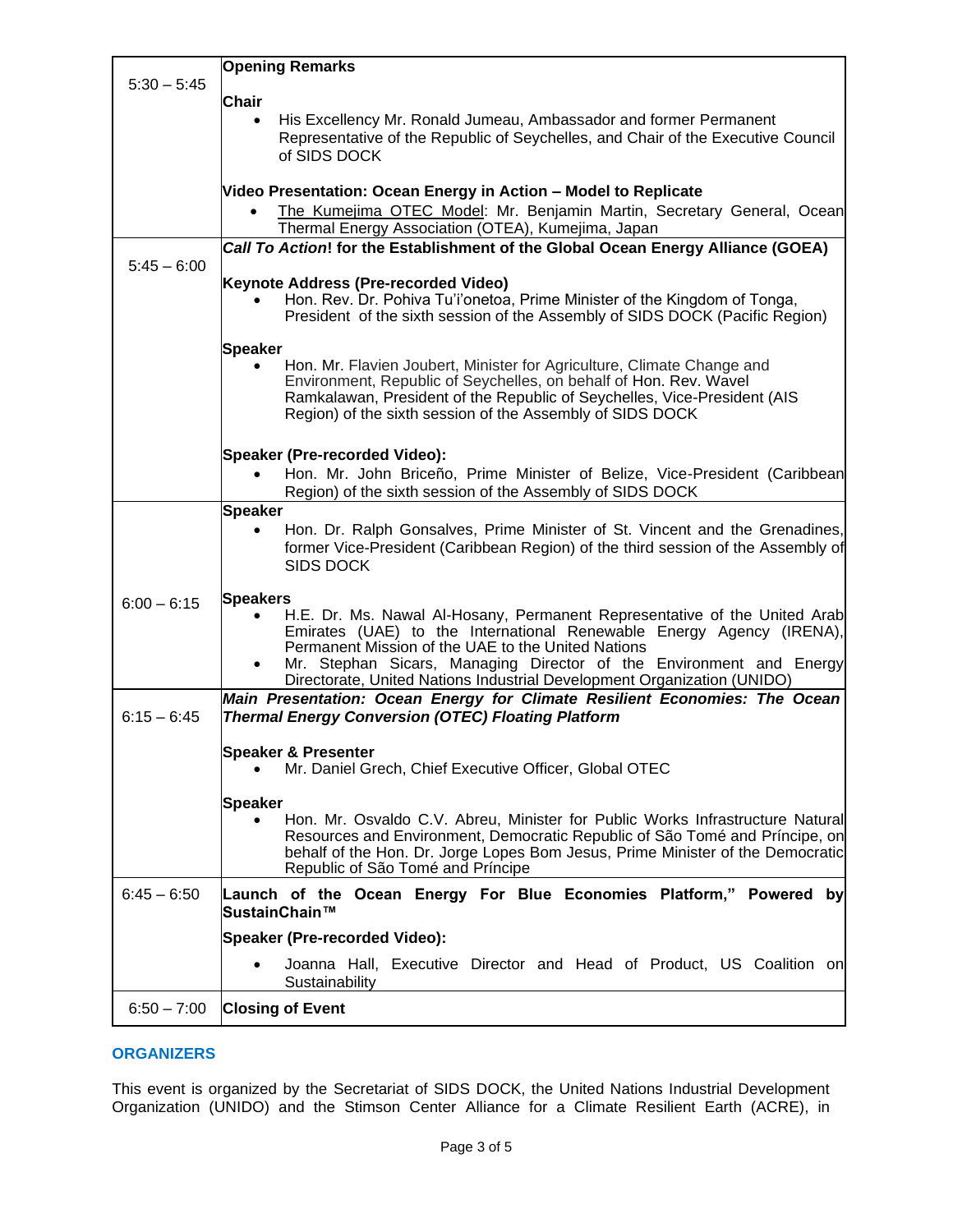partnership with the Governments of the Kingdom of Tonga, Belize, the Republic of Seychelles, and the Democratic Republic of Sao Tome and Principe.